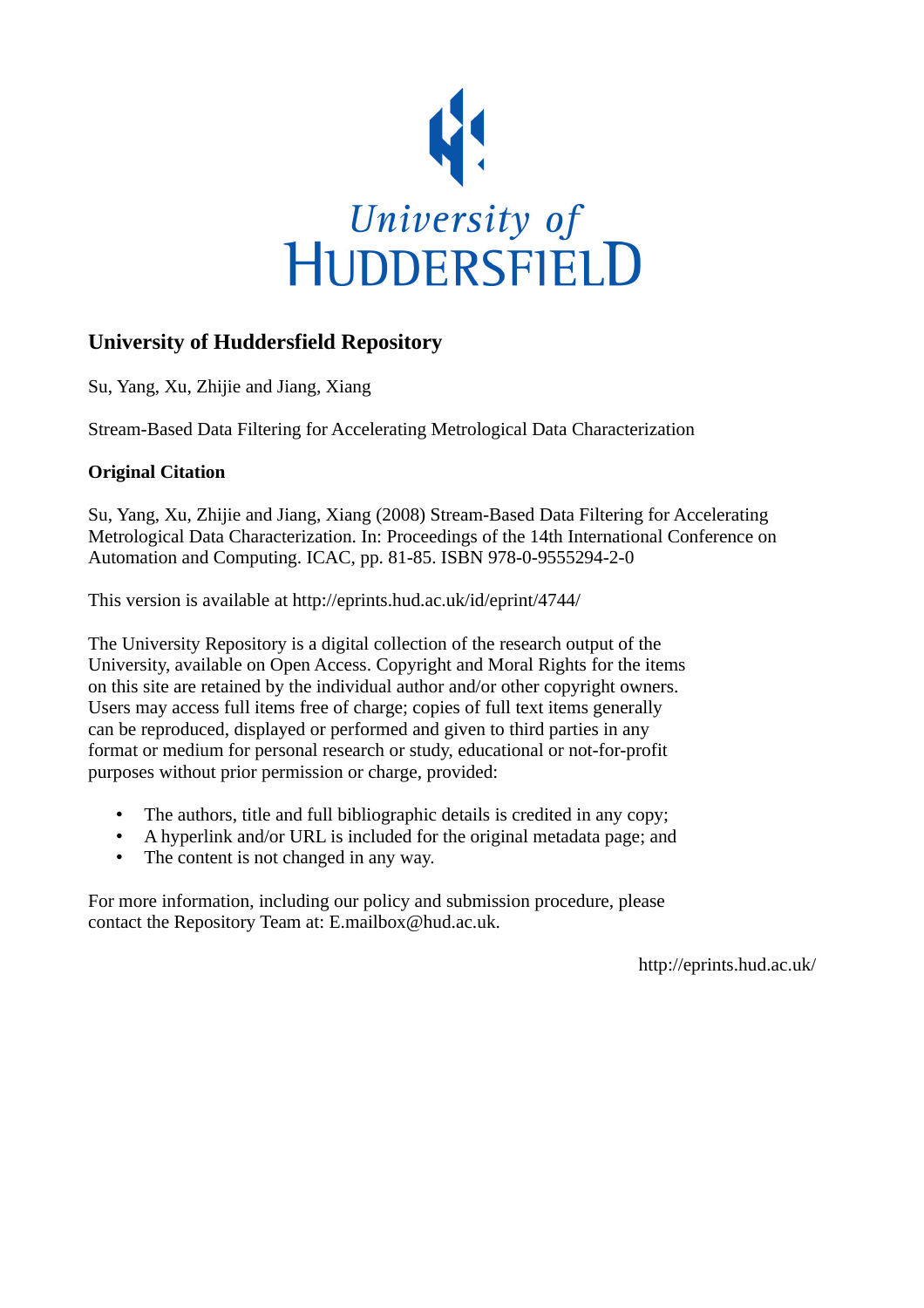# **Stream-Based Data Filtering for Accelerating Metrological Data Characterization**

Yang Su<sup>a,b</sup> Zhijie Xu<sup>a</sup> and Xiangqian Jiang<sup>a</sup>

a School of Computing & Engineering, University of Huddersfield

Queensgate, Huddersfield HD1 3DH, UK

<sup>b</sup>School of Communication & Information Engineering, Xi'an University of Sci. & Tech., Xi An 710054, China

E-mail:y.su@hud.ac.uk

*Abstract***: The main task of engineering surface metrology is to characterize a surface by assessing components such as form, waviness and roughness that correspond to different wavelength segments in the frequency domain, which are often extracted by deploying filtering techniques. The effectiveness of a specific kind of filtering algorithms is jointly determined by their filtering accuracy and computational efficiency. In this paper, a data stream-based programming paradigm is introduced which takes advantage of the programmability and parallel computation capacity of modern graphics process unit (GPU) to execute and accelerate the Gaussian filtering process that is extensively used in surface metrological data processing. In contrast to the results obtained by running MATLAB simulation kit for similar processes, the software framework speeds up the filtering process substantially while yielding satisfying accuracy as that of the corresponding MATLAB program, which proved the practicability and validity of the proposed computation model.** 

*Key words: Surface metrology, Graphics process unit, Gaussian filtering, Parallel computation* 

# **1 Introduction**

Form, waviness and roughness are three main factors used to assess quality of a surface. These elements can be characterized as various frequency components, for instance, the roughness corresponds to high frequency (or short wavelength) components, the waviness corresponds to medium frequencies, and the form to low frequencies [1]. As a result, filtering techniques, -- for instance, Gaussian filter (GF), Gaussian regression filter (GRF) and spline filter -- are widely used in surface metrology to extract various frequency components to assess an engineering surface. One of the key problems of metrology data processing by applying filtering techniques is its computational accuracy and efficiency which often poses as a dilemma that has to be addressed [2]. In some cases, efficiency has to be sacrificed for more accurate processing results, especially in the case when raw metrology data coming in of a huge size.

In recent years, with the development on programmability of graphics process units (GPUs), General-purpose computing on graphics process unit (GPGPU) has been becoming a trend that issues data intensive computing on GPU rather than to CPU [3]. Various GPU languages such as high level shading language (HLSL) from Microsoft Co., C for graphics (Cg) from Nvidia Ltd, and OpenGL Shading Language (GLSL) from Silicom Graphics that were originally developed for on-screen rendering are starting to support the applications of GPGPU. As examples, linear algebraic and partial differential computations can now be carried out on most of the off-the-shelf GPUs on today's market. The chief characteristic of GPGPU is its adoption of the data parallel computational paradigm that is achieved by the stream processing, which supplied the foundation for GPGPU's superior computational efficiency over CPU-based approach.

In this paper, a software framework and its corresponding prototype for implementing GPUaccelerated Gaussian filtering for 3D metrological data processing is presented. This prototype employs the technique of Off-Screen Rendering (OSR) to the primitive metrological data in the model space. With OSR activated, Framebuffer Object (FBO) introduced by OpenGL has been employed as the solution for the process of render-totexture, which is more flexible and efficient than the conventional approach of GPGPU filtering by using Pixel Buffer (PBuffer) only for data storage. The results of this approach are compared with those obtained by MATLAB simulations to validate the accuracy and effectiveness of the new technique.

The remainder of this paper is organized as follow: Section 2 gives a brief introduction to Gaussian filtering that is commonly used in surface metrological data processing, Section 3 presents the framework and prototype of the new GPU accelerated 2D Gaussian filtering technique that is based on OSR, Section 4 evaluates the performance of the proposed framework with Section 5 concludes and highlights the future works.

## **2 Review of Gaussian filtering in Metrology**

The Gaussian filtered mean line is established as the reference line in 2D surface metrology by the ISO 11562- 1996 standard and ASME B46-1995 standard [4,5].The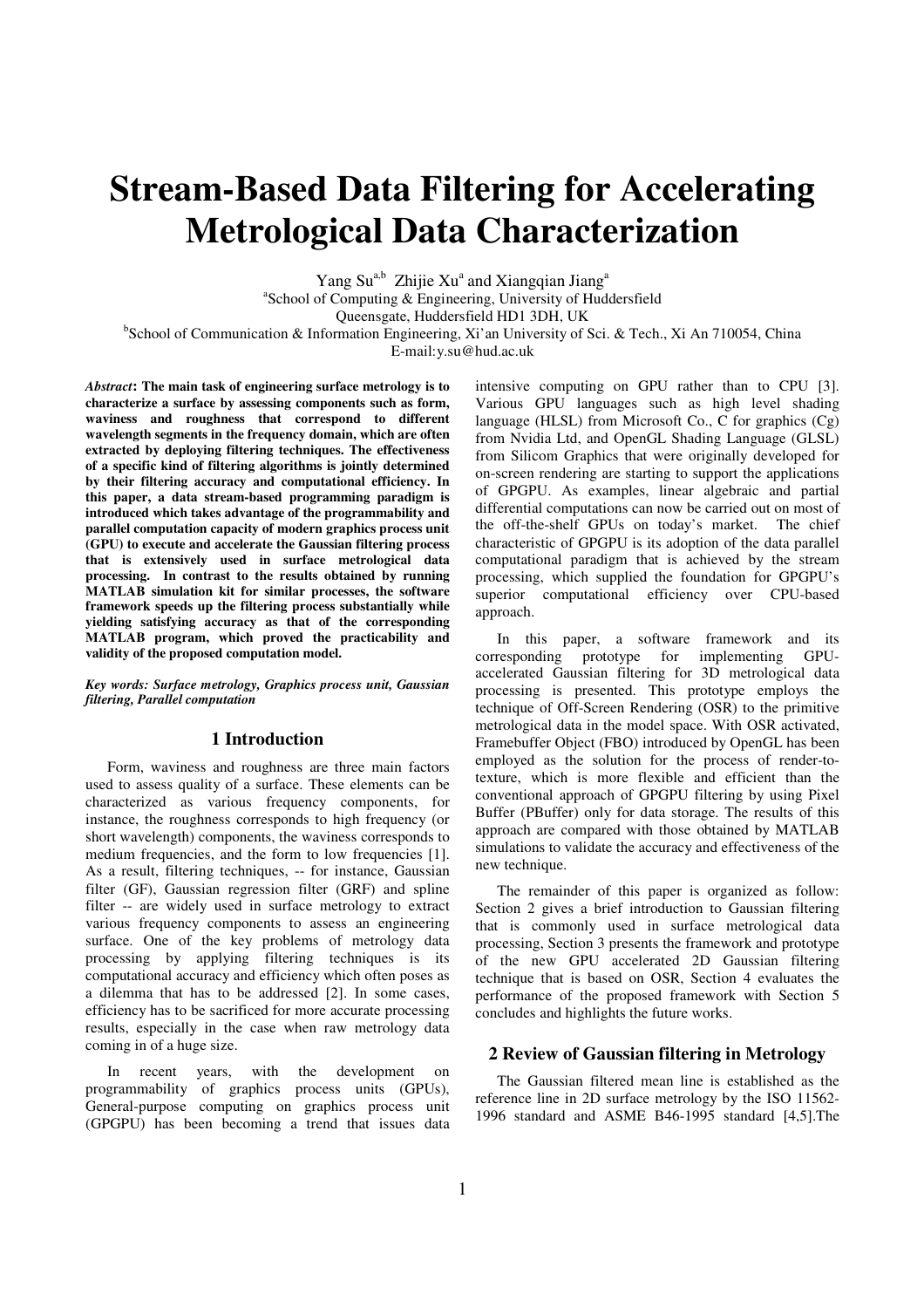impulse response of recommended Gaussian filter in spatial domain is given as

$$
h(t) = \frac{1}{\alpha \lambda_c} e^{-\pi (t/\alpha \lambda_c)^2}
$$
 (1)

where  $t$  is the independent variable in the spatial domain,  $\lambda_c$  is the cut-off wavelength (in the units of *t*),  $\alpha$ is a constant and  $\alpha = \sqrt{\ln 2 / \pi} = 0.4697$ .

For 3D surface assessment, a reference surface, also known as the mean surface, must be established. The reference surface can be obtained by employing a 2D Gaussian filter which corresponds to the following impulse response

$$
h(x, y) = \frac{1}{\beta \lambda_{xc} \lambda_{yc}} \exp\left\{-\frac{\pi}{\beta} [(\frac{x}{\lambda_{xc}})^2 + (\frac{y}{\lambda_{yc}})^2] \right\}
$$
 (2)

where  $\lambda_{\rm xc}, \lambda_{\rm yc}$  are the cut-off wavelengths along *x*- and *y*-directions respectively and  $\beta = \alpha^2 = \ln 2/\pi$ . From Eq.(2), we can see

$$
h(x, y) = \frac{1}{\beta \lambda_{xc} \lambda_{yc}} \exp\left\{-\frac{\pi}{\beta} [(\frac{x}{\lambda_{xc}})^2 + (\frac{y}{\lambda_{yc}})^2] \right\}
$$
  

$$
= \frac{1}{\sqrt{\beta} \lambda_{xc}} \exp\left[-\pi (\frac{x}{\sqrt{\beta} \lambda_{xc}})^2] \frac{1}{\sqrt{\beta} \lambda_{yc}} \exp\left[-\pi (\frac{y}{\sqrt{\beta} \lambda_{yc}})^2 \right]
$$
  

$$
= h(x) h(y)
$$
 (3)

According to this separable property, a 2D Gaussian filter can be implemented by using two independent 1D Gaussian filters, one in the *x*-direction, and the other in the *y*-direction. If  $u(x,y)$  is used to stand for the primitive unfiltered profile and  $w(x, y)$  for the filtered reference surface, then the filtered profile -  $w(x, y)$  is equivalent to the convolution between  $u(x, y)$ , that is

$$
w(x, y) = u(x, y) * h(x, y)
$$
  
=  $\int_{-\infty}^{+\infty} \int_{-\infty}^{+\infty} u(\xi, \eta) h(x - \xi, y - \eta) d\xi d\eta$  (4)

For an actual digital signal processing system, the continuous input and output signal are discrete and finite. The discrete and finite form of Eq. (1) which is expressed as the value of *k*-th sample point

$$
h_k = \frac{1}{\alpha \lambda_c} e^{-\pi (k \Delta \xi / \alpha \lambda_c)^2}
$$
 (5)

 $h_k$  actually stands for the value of  $k$ -th sample point when sampling the continuous impulse response according to a interval  $\Delta \xi$ . For an unfiltered surface profile  $u(x,y)$ , its discrete output of filtered surface by 2D Gaussian filtering is

$$
w(x_i, y_s) = \sum_{k=-m}^{m} \sum_{j=-n}^{n} u(x_{i-k}, y_{s-j}) h(x_k, y_j) \Delta \xi_x \Delta \xi_y
$$
  
= 
$$
\sum_{k=-m}^{m} h(x_k) \Delta \xi_x \sum_{j=-n}^{n} u(x_{i-k}, y_{s-j}) h(y_j) \Delta \xi_y
$$
  
(*i*  $\in [-m, -m+1..., m-1, m]$   $s \in [-n, -n+1..., n-1, n]$ ) (6)

For applications in surface metrology, the waviness and roughness are strictly limited within the micron scale, sometimes even to the nano-metre dimension [6]. To extract these miniature components from a measured surface, it requires that the kernel radius of a Gaussian filter, i.e., parameter *m* and *n*, must be large enough to guarantee the filtering accuracy. This essential step brings in a large amount of computation and results in the problem of computational efficiency. For example, when a primitive surface that was sampled at the size of 1024×1024 being filtered by a 2D Gaussian filter with kernel radius of 200, it took MATLAB program nearly 20 seconds to complete the calculation and rendering on a 2.6GHz PC with 2GB memory. For tackling this problem, Yuan et al. presented a new fast algorithm for constructing a series of Gaussian filters according to the approximation of Gaussian function through applying central limit theorem to reduce the multiplication operations in the procedure with certain degree of success.

In the last decade, graphics processing unit (GPU) has matured substantially and being viewed as a powerful embedded parallel processor with the ability of streambased processing. Hardware acceleration is more accessible for speeding up scientific computation. Section 3 presents a GPGPU-based framework for 2D Gaussian filtering for improving processing efficiency of Gaussian filters for surface metrology.

# **3 GPU-accelerated 2D Gaussian filtering**

#### **3.1 Improving Data Efficiency using OSR**

The display traversal in GPU's graphic pipeline can be divided into three tiers; namely geometry processing, rasterization, and fragment operation. These three tiers convert a set of planar polygon into a raster image in a virtual scene [7]. Geometry processing and fragment operations are issued in vertex pipeline and fragment pipeline respectively. Both vertex pipeline and fragment pipeline in early GPU issue a fixed sequence of processing stages. Modern GPUs are programmable and used as parallel processors; both the vertex processor and the fragment processor can be used for issuing algorithm/model devised by developers. For most of GPGPU applications, feedback loop is essential but pains-taking slow in which the intermediate results of calculation need to be stored on GPU but not visible. To solve this problem, off-screen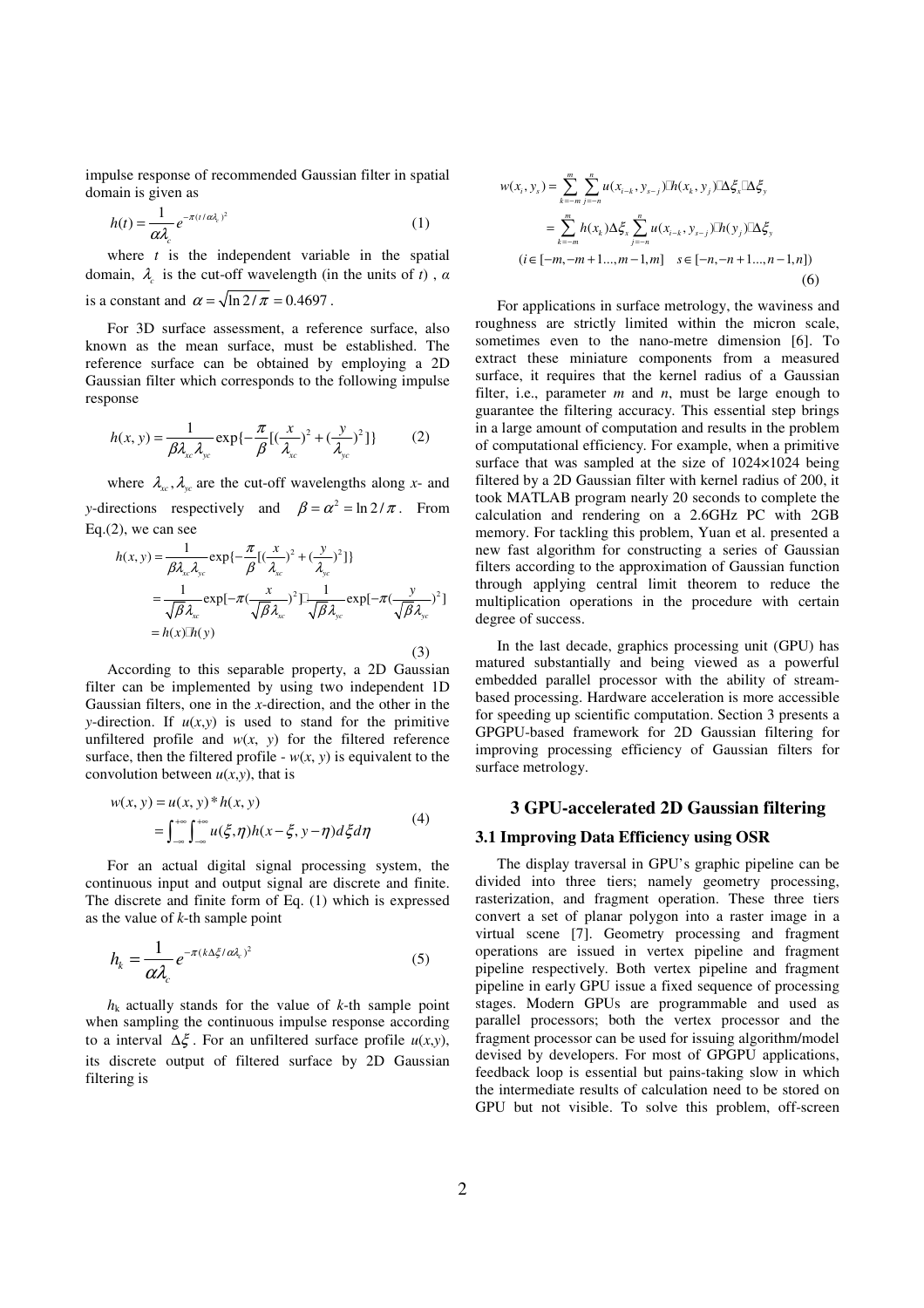rendering -- similar to rendering into on-screen window - is highly recommended in GPGPU [8, 9].

In actual implementation practices, Pixel buffer (PBuffer) was first introduced by OpenGL for off-screen rendering which is defined with an enumerated list of available pixel formats. PBuffer can be bound to a texture directly for render-to-texture, which is achieved by instruction WGL\_ARB\_render\_texture in OpenGL [10]. The biggest complaint of PBuffer is its requirement for unique GL contexts that include device context of graphics device interface (GDI) and rendering context. It means that the application must keep track of multiple sets of states, which is cumbersome and inconvenient. Additionally, context switching between different PBuffers is an expensive operation. To solve this problem Framebuffer Object (FBO) entered as a better render-to-texture solution.

Except integrating directly with regular textures like the PBuffer, FBO requires no extra GL contexts and allows depth, stencil and color buffers to be shared among framebuffers which are impossible for PBuffer-based approach [11].

In this application, primitive surface metrological data originates from the model space with the proposed GPUaccelerated Gaussian filtering applies FBO as the solution for executing instructions.

## **3.2 Proposed software framework**

The flow and framework of the proposed GPUaccelerated 2D Gaussian filtering system is depicted in Fig.1



Figure 1. Framework of GPU-accelerated 2D Gaussian filtering

In this structure, fragment shader is employed for calculation since the fragment pipeline normally provides more computational horsepower than vertex pipeline as there are more fragment streams. In addition, texture lookups are more efficient in fragment programs. The pseudo-code of a fragment program implemented in this research is shown in Fig.2.

```
float Filtering (uniform samplerRECT data : TEXUNITO, // the metrology data
            uniform samplerRECT kernel: TEXUNIT1, // Gaussian filter's kernel
            uniform int kernel width, \frac{1}{\pi} // kernel width in x- direction
            uniform int kernel height, // kernel height in y-direction
            uniform float2 kernel_offset, // kernel offset
            float2 pos : TEXCOORD0 // texel position in TEXUNIT0
             ) : COLOR 
{ 
       float c = 0;
       for(int y=0; y<kernel_height; y++) {
               for(int x=0; x<kernel_width; x++) {
                        float weight=texRECT(kernel, float2(x, y)).r; 
                       c += texRECT( data, pos + float2(x, y) + kernel_offset).r * weight;
 } 
 } 
         return c; 
}
```
Figure 2. Pseudo-code of fragment program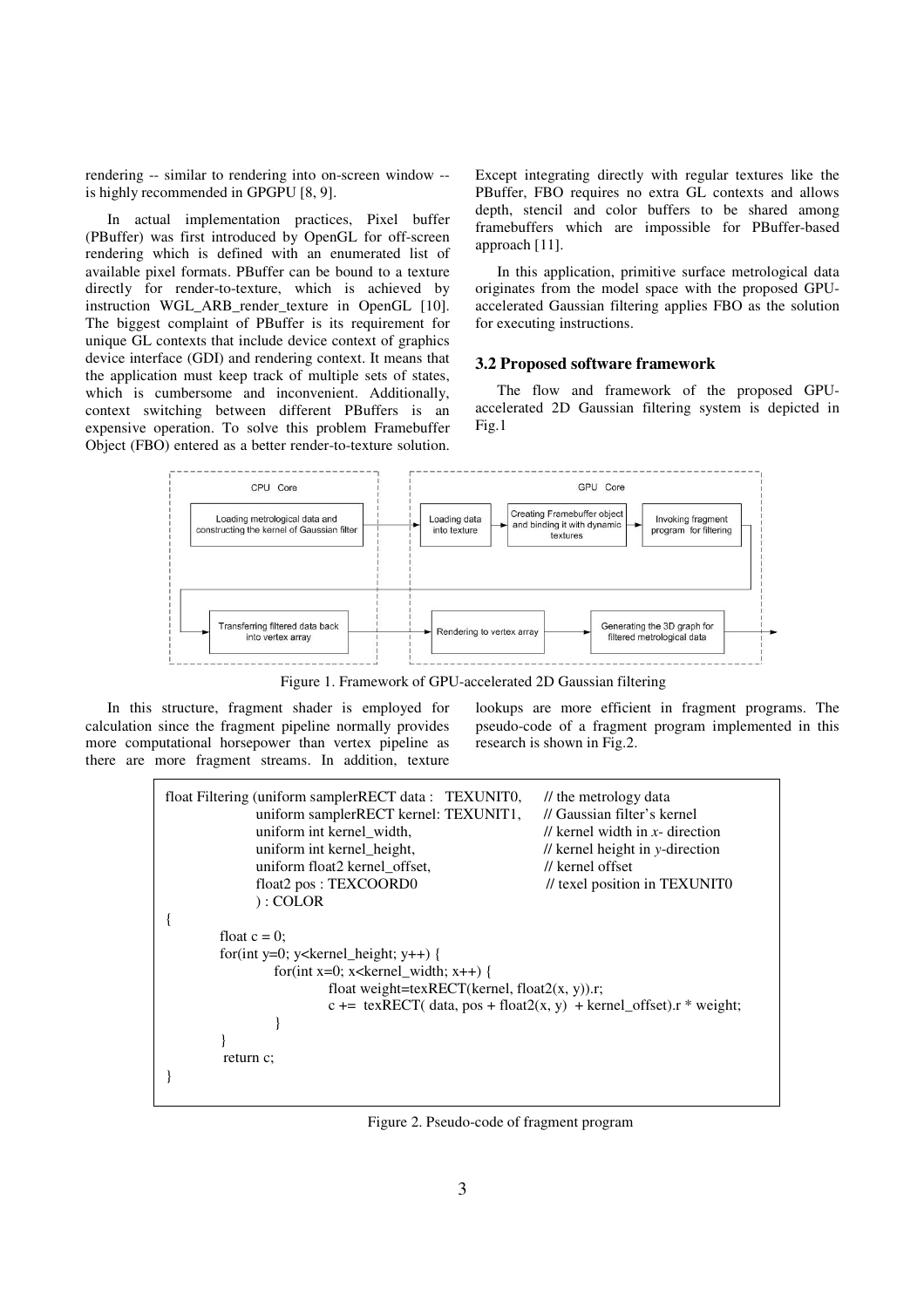For visualizing the filtered data, the computational results need to be transferred from GPU's memory back to CPU's memory at current stage in the form of vertex array. Although GPU has powerful parallel processing ability, this process creates a bottleneck for applications [12]. For example, it has been tested in our research that to transfer a 1124×1124 single precision floating-point block from Nvidia's 7900 GPU back to CPU took nearly 7 seconds.

To partially resolve this problem, the devised framework in this project employs the solution of data splitting that splits a set of data from its original size into several smaller blocks for speeding up data transfer from and to CPU. Potentially supported by Nvidia's Scalable Link interface (SLi) technology, data splitting works as follows: firstly, the primitive metrological data is split into *n* parts where *n* is constrained to square of an integer to guarantee the normal texture lookup in fragment program; then these *n* parts of data is convolved with the kernel of 2D Gaussian filter respectively and the filtered data is stored in *n* dynamic textures which are all bounded with a same Framebuffer object. At last, the data in *n* dynamic textures will be read back to vertex array in CPU. For the correctness and integrity of filtered data, the detailed process of splitting on the primitive data with the original size of *W×H* and storing mechanism for the filtered data in the form of *n* dynamic textures is shown in Fig.3.



Figure 3. Data splitting and storage in fragment program

# **4 Performance evaluation**

The primitive surface used in our test is shown in Fig.4, which is sampled at the size of 1024×1024. The amplitude of surface terrain varies within micron level. The cut-off wavelength of 2D Gaussian filter, along *x*- and *y*directions, are both equivalent to 0.8. The sampling interval within the cut-off wavelength, as donated in Equation (6), were both set to 0.016, thus the kernel radius of 2D Gaussian filter along *x*- and *y*-directions are both 50.



Figure 4. A primitive surface profile

Fig.5 and Fig.6 show the results obtained by MATLAB simulation kit and the developed GPGPU programming respectively, from which it can be seen that GPUaccelerated Gaussian filtering obtains the same accurate results as those obtained from MATLAB simulations.



Figure 5. Result of Gaussian filtering issued by MATLAB simulations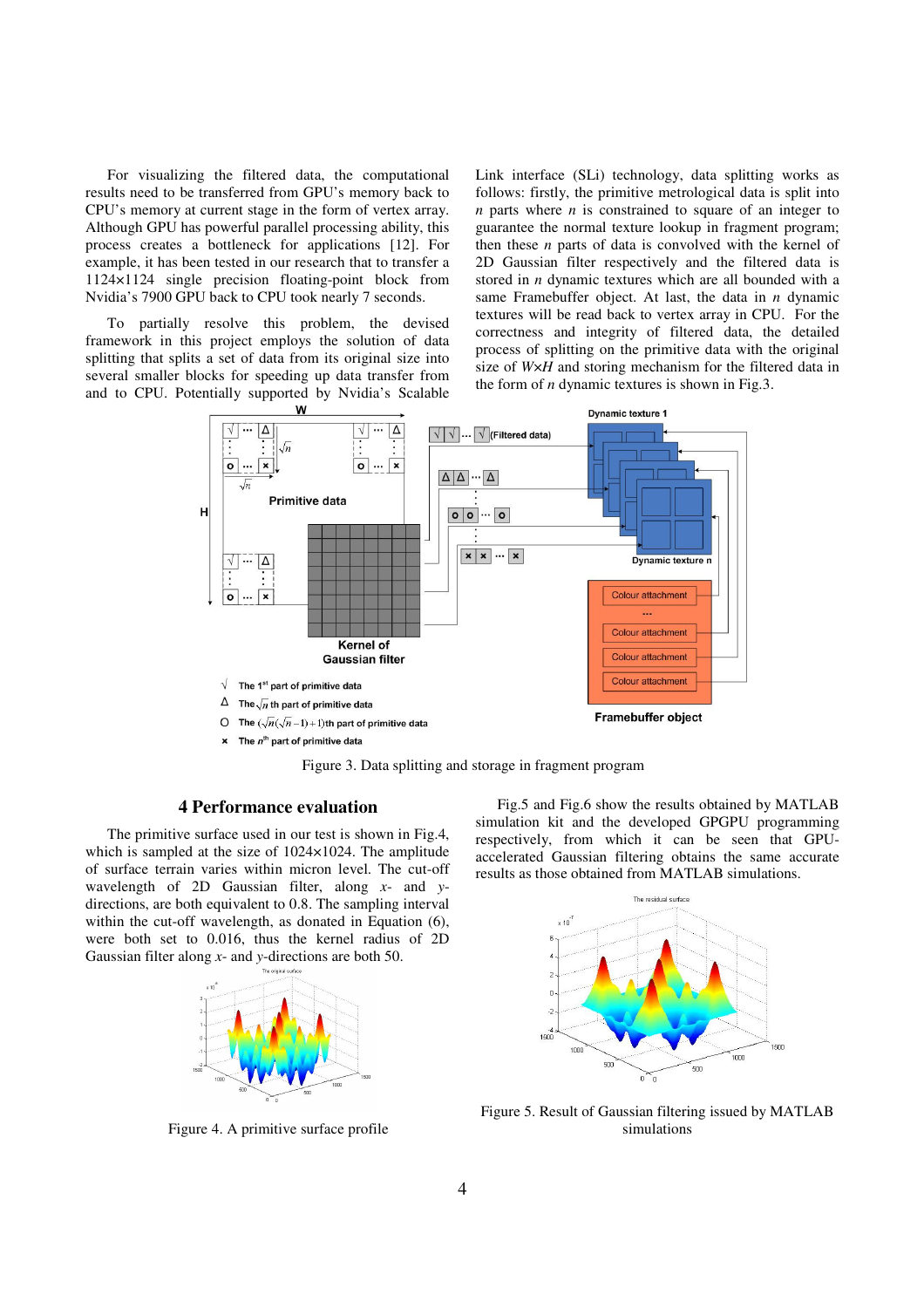

Figure 6. Result of GPGPU-based Gaussian filtering

To verify computational efficiency of the developed GPGPU programming framework, the run time of each stage of the model and the run time of MATLAB simulation programs are listed in Table 1. If only consider the time utilized in issuing filtering algorithm (convolving with Gaussian filter), the GPGPU programming framework has a speed up factor that is of  $\times 10$  scale. Although transferring the computational results form GPU back to CPU is still a bottleneck, the GPGPU programming framework has gained a better performance than CPUdriven MATLAB calculation.

Table 1. Processing time of GPGPU program and MATLAB simulation

|                                    | <b>GPGPU</b> | MATLAB       |
|------------------------------------|--------------|--------------|
| Data from CPU to<br><b>GPU</b>     | 0.62s        | Not required |
| Convolving with<br>Gaussian filter | 0.41 s       | 4.94s        |
| Data from GPU to<br>CPU            | 1s           | Not required |

### **5 Conclusions and future work**

So far in this project, a software framework for GPUaccelerated Gaussian filtering has been designed and developed. Testing results have revealed its superiority over a pure CPU based implementation. However, there are still problems to be solved before wider adoption. One of the shortcomings of Gaussian filter used in surface metrological data processing is that it brings in edge effects. To overcome this problem, other kinds of filtering techniques, such as Gaussian regressive filter,  $R_k$  filter, spline filter, and wavelet-based filter on GPGPU need to be investigated. These filters are believed to possess higher processing accuracy than conventional Gaussian filter but unavoidably costing more computational time. Proposing a benchmark and guidelines for designing "hardware" oriented solutions for these filters is one of the primary tasks for the next stage of the project.

GPGPU is a relatively new research area with limited number of published solutions. It is believed that approaches in increasing case studies will encourage GPU manufactures and shader language developers to work closer and "shaping" the next generation of GPUs. Some new GPU hardware structures, platforms and tools -- such as DX10-Confirming graphics cards and CUDA language have already promised new potentials for future applications.

#### **Acknowledgment**

We would like to thank Dr Shaojun Xiao and Dr Feng Xie in the Centre of Precision Technology in Huddersfield University for obtaining us the MATLAB simulation program to evaluate our model's performance by comparing with the results of running the MATLAB program.

- [1] J. Raja, B. Muralikrishnan, Shengyu Fu. "Recent advances in separation of roughness, waviness and form", Journal of the International Societies for Precision Engineering and Nanotechnology, Vol. 26, 2002, pp.222-235.
- [2] M. Numada, T. Nonura, K. Kamiya, et al. "Filter with variable transmission characteristics for determination<br>of three-dimensional roughness", Precision of three-dimensional roughness", Precision Engineering, Vol. 30, 2006, pp.431-442.
- [3] J. D. Owens, D. Luebke, N. Govindaraju, et al. "A Survey of General-Purpose Computation on Graphics Hardware", Computer Graphics Forum, Vol. 26, Issue 1, 2007, pp.80 -113.
- [4] ISO 11562:Geometrical product specification(GPS) surface texture: profile method—metrological characteristics of phase correct filters. Geneva: International Organization for Standardization,1996.
- [5] ASME B46.1:Surface Texture: Surface Roughness, Waviness, and Lay. New York: American Society of Mechanical Engineers,1995.
- [6] L. Blunt, X. Q. Jiang. "Advanced techniques for assessment surface topography: Development of a basis for 3D surface texture standards 'SURFSTAND'", Kogan Page Science, London, 2003.
- [7] K. Engel, M. Hadwiger, J. M. Kniss, et al. "Real-Time Volume Graphics", Course Note 28 in SIGGRAPH2004, 2004, pp. 14~18.
- [8] S. Guthe, W. Strasser. "Advanced techniques for highquality multi-resolution volume rendering", Computers & Graphics, Vol. 28, Issue 1, 2004, pp.51-58.
- [9] Juekuan Yang, Yujuan Wang, Yunfei Chen. "GPU accelerated molecular dynamics simulation of thermal conductivities", Journal of Computational Physics, Vol. 221, Issue 2, 2007, pp. 799-804.
- [10] Christopher Oat. "Rendering to an off-screen buffer with WGL\_ARB\_pbuffer", Technology paper of ATI